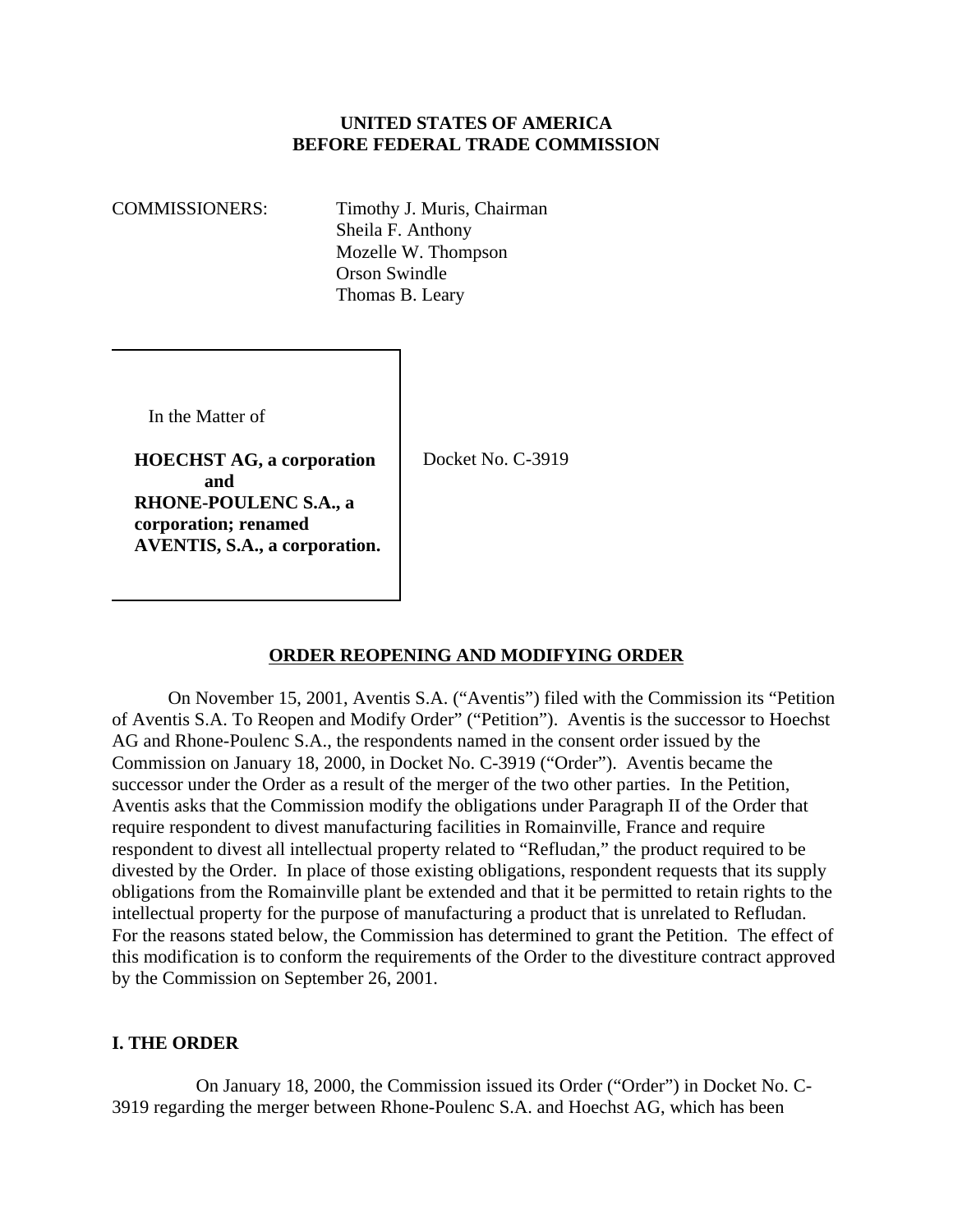renamed Aventis SA. The Order became final on January 28, 2000. The Order required Aventis to divest all rights related to a drug known as Revasc within six months and to maintain the value of the drug pending divestiture by, inter alia, seeking approval from the FDA to market the drug in the United States. The Order required the divestiture of Revasc because Hoechst's product, Refludan, and Rhone-Poulenc's product, Revasc, were the closest competitors in the direct thrombin inhibitor market. Direct thrombin inhibitors are used in the treatment of many blood clotting diseases, because of their unique mechanism of action in the blood clotting cascade of targeting thrombin. There are no acceptable substitutes for direct thrombin inhibitors because of their unique mechanism of action. The purpose of the Order is to ensure the continued research, development, manufacture and sale of direct thrombin inhibitors.

In the event that Aventis failed to divest Revasc within the time period required by the Order, Paragraph IV.A. provides that the Commission may appoint a trustee to divest either (1) all rights related to Revasc or (2) all rights related to a drug known as Refludan. Despite what appears to have been diligent efforts by Aventis, it did not find a buyer for the Revasc assets. As a result, on August 23, 2000, the Commission appointed Ferghana Partners as Divestiture Trustee to Divest the Refludan Assets.<sup>1</sup> On September 26, 2001, the Commission approved a divestiture by the Trustee to Schering AG of some, but not all, of the assets that are defined in the Order as "Refludan Assets."

Paragraph V.A. of the Order requires the divestiture of the Refludan Assets "as a competitively viable, ongoing product line in North America." The product is manufactured in Marburg, Germany and Romainville, France for distribution in Europe and North America. Paragraph I.V. defines the assets to include "all of Respondent' assets and rights relating to the research, development and manufacture of Refludan, including regulatory approvals, physical assets necessary to manufacture Refludan (excluding the production assets in Marburg, Germany) . . . ." The definition goes on to list categories of assets that are specifically included, including all research materials, formulations, patent rights, inventory, and title to owned or leased property related to the research, development and manufacture of Refludan.

Paragraph V.B. requires that Aventis "contract manufacture on behalf of and deliver to the Acquirer . . . under reasonable conditions . . . a supply of Refludan, specified in the Divestiture Agreement at cost for a period not to exceed four (4) years . . ." but provides that the "four (4) year period may be extended by the Commission in twelve month increments for a period not to exceed two (2) years."

#### **II. THE PETITION**

Aventis has petitioned the Commission to modify Paragraph I and Paragraph V of the Order on public interest grounds. In its petition, Aventis asserts that the more limited divestiture

<sup>&</sup>lt;sup>1</sup> Aventis did not object to the Commission's decision to require the divestiture of Refludan instead of Revasc.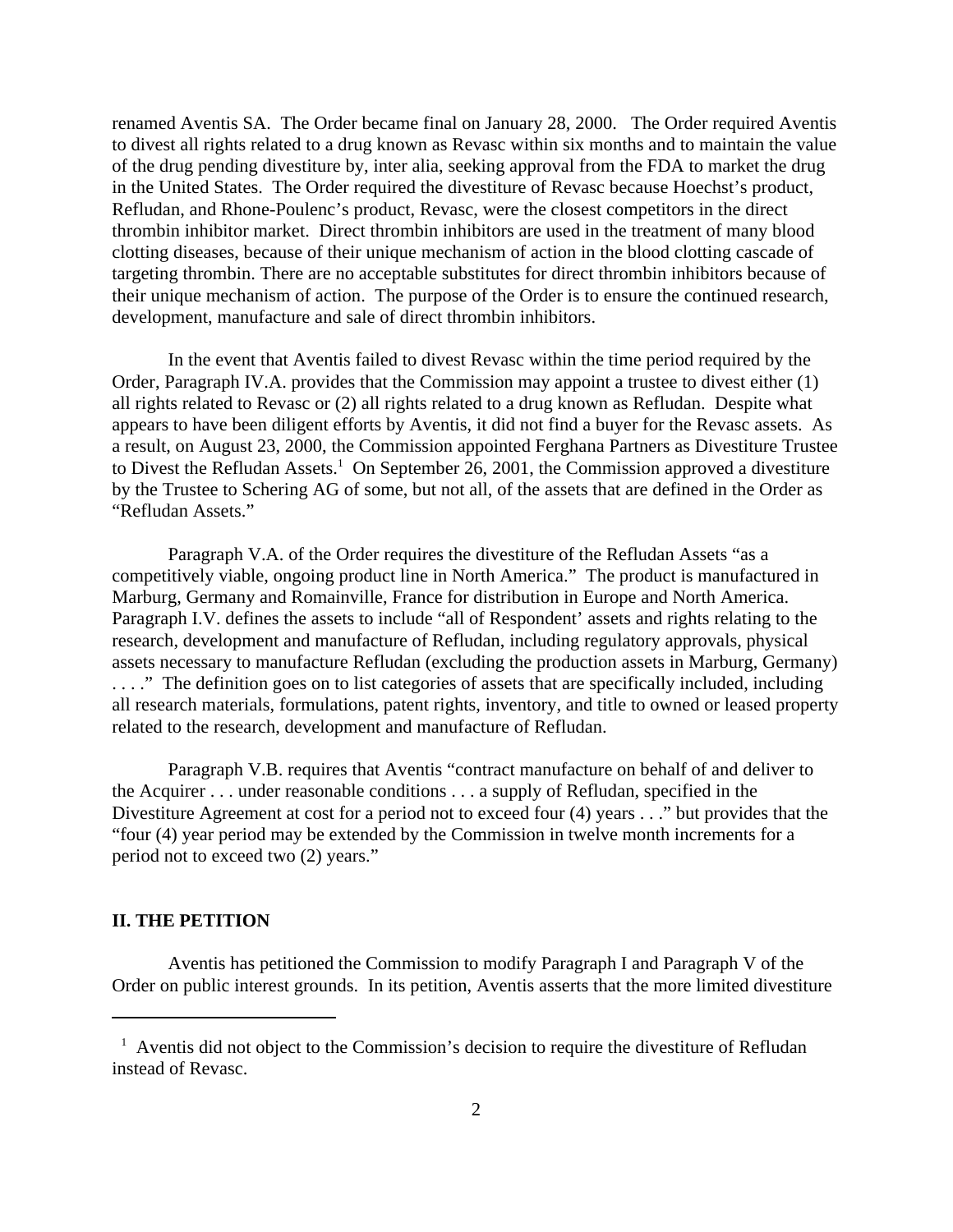contract negotiated by the Divestiture Trustee and approved by the Commission is more efficient and accomplishes the purposes of the Order better than a divestiture that included all of the assets specified in the Order. Aventis requests that it be permitted to retain its Romainville manufacturing facilities. As a partial replacement for not divesting those facilities, Aventis recommends that the Commission extend Aventis' obligation to supply Refludan for an additional two years to further ensure that Schering will be able to build its own facilities to produce Refludan. In addition, Aventis requests that it be permitted to retain limited rights to the intellectual property that it is divesting in order to continue its development of a product that is unrelated to Refludan. Aventis asserts that Schering would be disadvantaged by purchasing the Romainville plants and does not want them, and that consequently the public is better served by the deletion of this requirement. It also argues that the public would be better served by permitting Aventis to retain limited rights to intellectual property that is being divested to enable Aventis to continue its research and development of a product that is unrelated to Refludan.

## **III. STANDARD FOR REOPENING AND MODIFYING FINAL ORDERS**

Section 5(b) of the Federal Trade Commission Act, 15 U.S.C. § 45(b), provides that the Commission shall reopen an order to consider whether it should be modified if the respondent "makes a satisfactory showing that changed conditions of law or fact" so require. A satisfactory showing sufficient to require reopening is made when a request to reopen identifies significant changes in circumstances and shows that the changes eliminate the need for the order or make continued application of it inequitable or harmful to competition. S. Rep. No. 96-500, 96th Cong., 1st Sess. 9 (1979) (significant changes or changes causing unfair disadvantage); *Louisiana-Pacific Corporation*, Docket No. C-2956, Letter to John C. Hart (June 5, 1986), at 4 (unpublished) ("Hart Letter"). $^2$  Aventis has not asserted that any changed condition of law or fact requires reopening the Order, and the Commission has, therefore, not considered that issue.

Section 5(b) also provides that the Commission may modify an order when, although changed circumstances would not require reopening, the Commission determines that the public interest so requires. Respondents are therefore invited in petitions to reopen to show how the public interest warrants the requested modification. Hart Letter at 5; 16 C.F.R. § 2.51. The Commission has described the showing needed to obtain a modification based on the public interest standard:

[A] "satisfactory showing" requires, with respect to "public interest" requests, that the requester make a prima facie showing of a legitimate "public interest" reason or reasons justifying relief. . . . [T]his showing requires the requester to demonstrate, for example,

<sup>2</sup> *See also United States v. Louisiana-Pacific Corp.*, 967 F.2d 1372, 1376-77 (9th Cir. 1992) ("A decision to reopen does not necessarily entail a decision to modify the order. Reopening may occur even where the petition itself does not plead facts requiring modification.").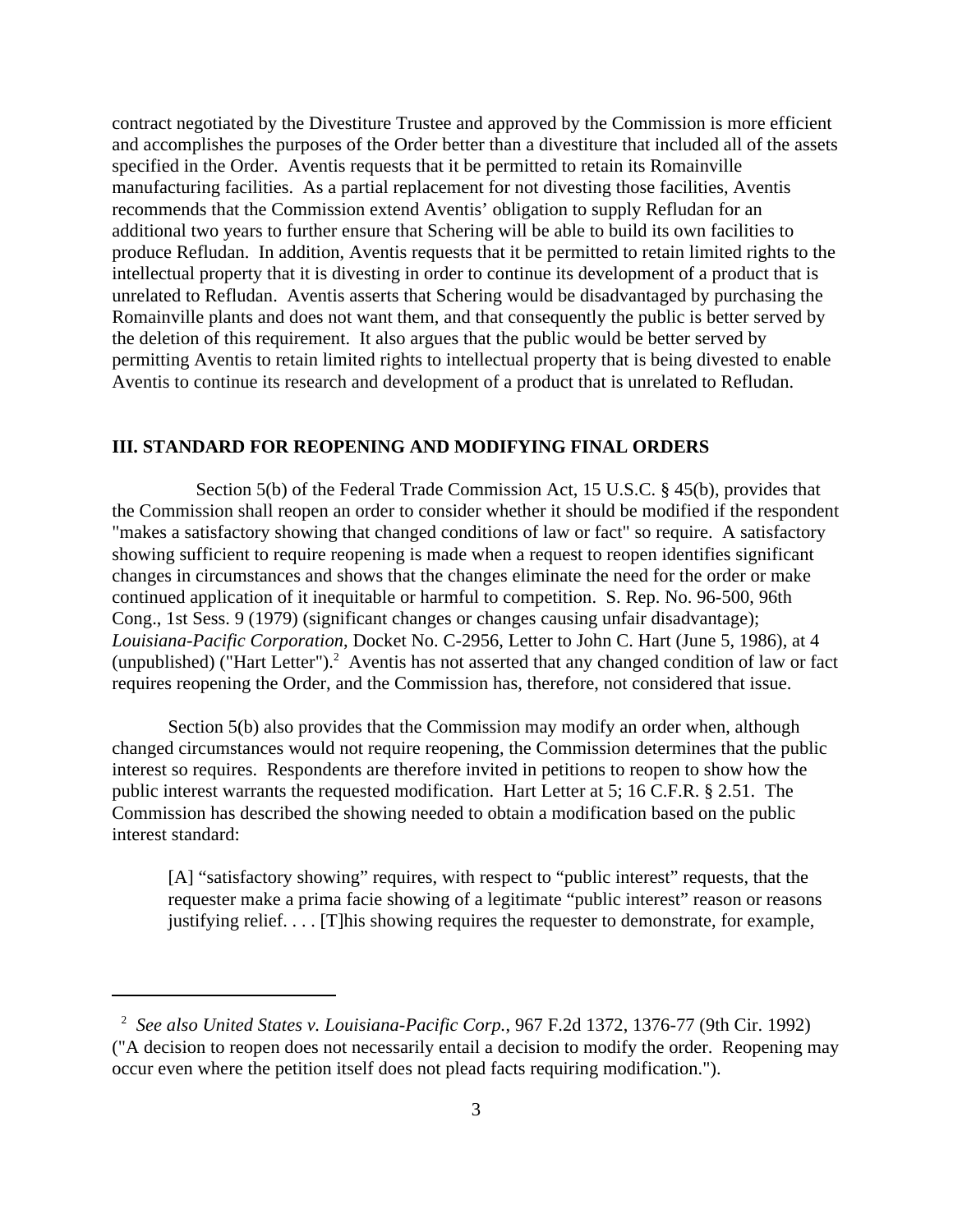that there is a more effective or efficient way of achieving the purpose of the order  $\dots$ <sup>3</sup>

The language of Section 5(b) plainly anticipates that the burden is on the petitioner to make a "satisfactory showing" of changed conditions to obtain reopening of the order. The legislative history also makes clear that the petitioner has the burden of showing, other than by conclusory statements, why an order should be modified. The Commission "may properly decline to reopen an order if a request is merely conclusory or otherwise fails to set forth specific facts demonstrating in detail the nature of the changed conditions and the reasons why these changed conditions require the requested modification of the order." S. Rep. No. 96-500, 96th Cong., 1st Sess. 9-10 (1979); *see also* Rule 2.51(b) (requiring affidavits in support of petitions to reopen and modify). If the Commission determines that the petitioner has made the necessary showing, the Commission must reopen the order to consider whether modification is required and, if so, the nature and extent of the modification. The Commission is not required to reopen the order, however, if the petitioner fails to meet its burden of making the satisfactory showing required by the statute. The petitioner's burden is not a light one in view of the public interest in repose and the finality of Commission orders. *See Federated Department Stores, Inc. v. Moitie*, 425 U.S. 394 (1981) (strong public interest considerations support repose and finality).

## **IV. IT IS IN THE PUBLIC INTEREST TO GRANT THE PETITION**

Public interest considerations warrant modifying the Order for the reasons cited by Aventis. Having considered both the assertions of Aventis in its Petition and the confidential business plan submitted by Schering in connection with the Divestiture Trustee's Application to Divest, the Commission is persuaded that requiring Schering to purchase the Romainville plants would be disadvantageous to Schering and that it would be more consistent with Schering's business plan and more efficient to eliminate this requirement from the Order. Also, requiring divestiture of the Romainville facilities to a party other than Schering would interfere with Aventis' ability to supply Refludan to Schering as required by the Order. Accordingly, the Commission has determined to eliminate the requirement that Aventis sell the Romainville facilities.

Schering expects that it will have its own manufacturing facilities within four years, but has asked for additional protection against what it considers to be the remote contingency that its plans for new production facilities fail. Should that contingency occur, Schering might require a supply contract that exceeds the six years provided for in the Order. Aventis has agreed to this extension and included the change in its Petition. The Commission is persuaded that this contingency is remote by the fact that Schering is willing to pay a substantially higher amount for any Refludan that it might acquire after year six. That higher price provides assurance that the availability of extended supplies will not discourage Schering from developing its own supplies as quickly as it can. Accordingly, the Commission has determined to modify the Order to extend the supply contract for two years on a basis that is less advantageous to Schering.

<sup>3</sup> 65 Fed. Reg. 50637 (August 21, 2000).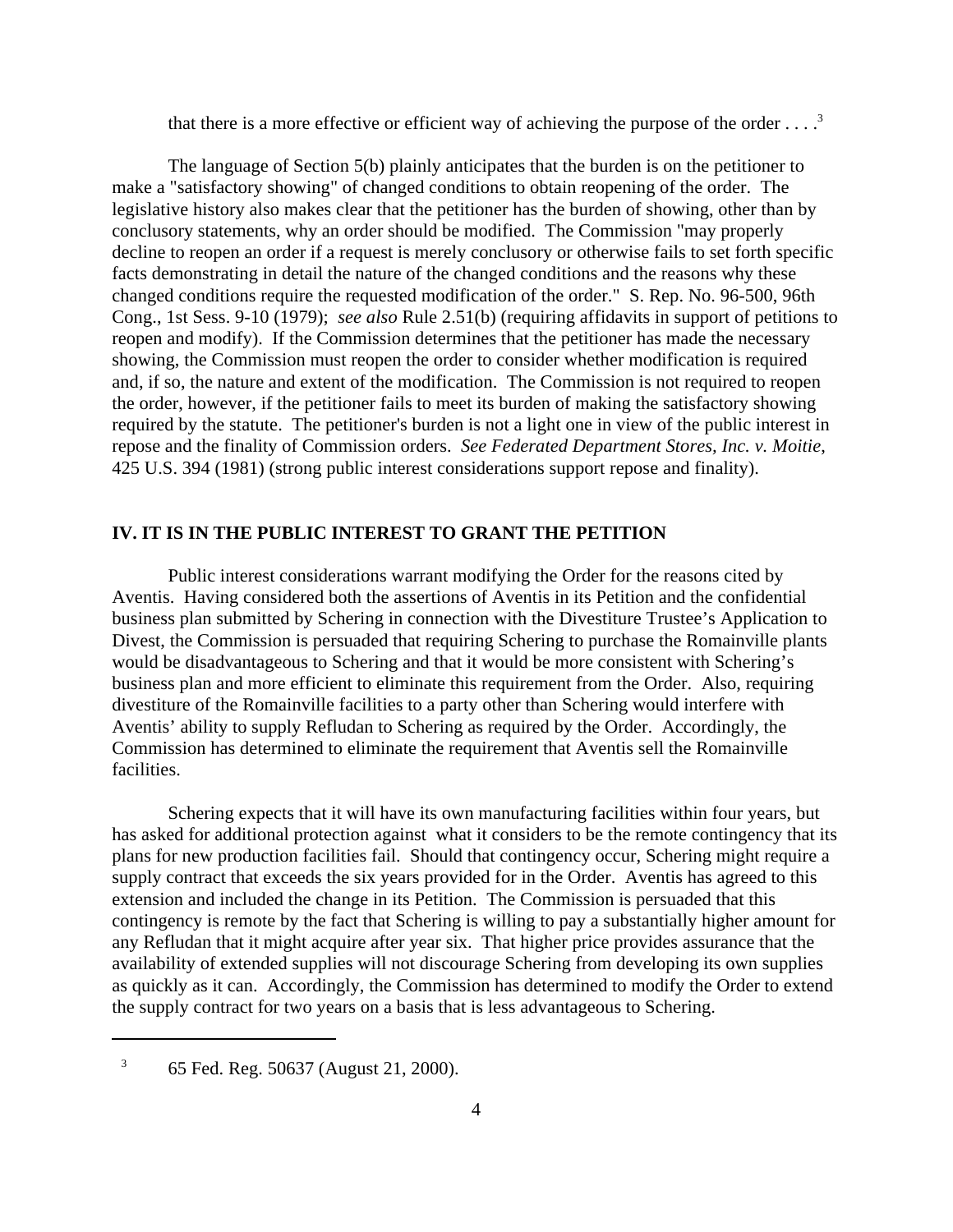The Commission is also persuaded that Aventis should be permitted to retain certain rights derived from the intellectual property that is being divested to Schering. The research and development project concerns insulin products that are completely unrelated to thrombin inhibitor drugs. Accordingly, Aventis' retention of such rights should have no effect on Schering's development of the Refludan product. In contrast, requiring Aventis to divest such rights would likely severely hamper the insulin development project on which Aventis and a joint venture research partner have been working. The Order does not require the divestiture of the know-how associated with insulin, because insulin was not a product affected by the merger of Hoechst and Rhone-Poulenc. Accordingly, it would be in the public interest to permit Aventis to retain intellectual property rights to pursue the development of insulin products.

Because some of the intellectual property rights used in the insulin development project have been dedicated to the joint venture, it would be time consuming and expensive to extricate those rights from the joint venture and transfer the patent applications to Schering. These rights, however, have potential application to the production of Refludan and must therefore be divested to the buyer. They are, nevertheless, not currently used in that production and are not part of any existing plan of Schering to produce Refludan. In these circumstances, the Commission believes that the purposes of the Order can be effected more efficiently by granting Schering the exclusive right to use these rights in connection with Refludan and allowing Aventis to retain the title to the patent applications.

### **V. THE ORDER IS REOPENED AND MODIFIED**

Accordingly, IT IS ORDERED that this matter be, and it hereby is, reopened and that the Order be, and it hereby is, modified in the manner set forth below. The provisions added to the Order are underlined and italicized. Other portions of the Order are repeated here solely to facilitate understanding the context of the additions.

I. IT IS ORDERED that, as used in this order, the following definitions shall apply:

\* \* \* \* \*

W. "Refludan Assets" means all of Respondents' assets and rights relating to the research, development, and manufacture of Refludan for sale in North America, including the regulatory approvals, physical assets necessary to manufacture Refludan (excluding the production assets in Marburg, Germany *and Romainville, France),* and all of its brand names and trade names. Refludan Assets include the New Drug Application Number 20- 807 on file with the Food and Drug Administration (FDA), and include but are not limited to:

1. manufacturing operations, machinery, fixtures, equipment, furniture, tools, and other tangible personal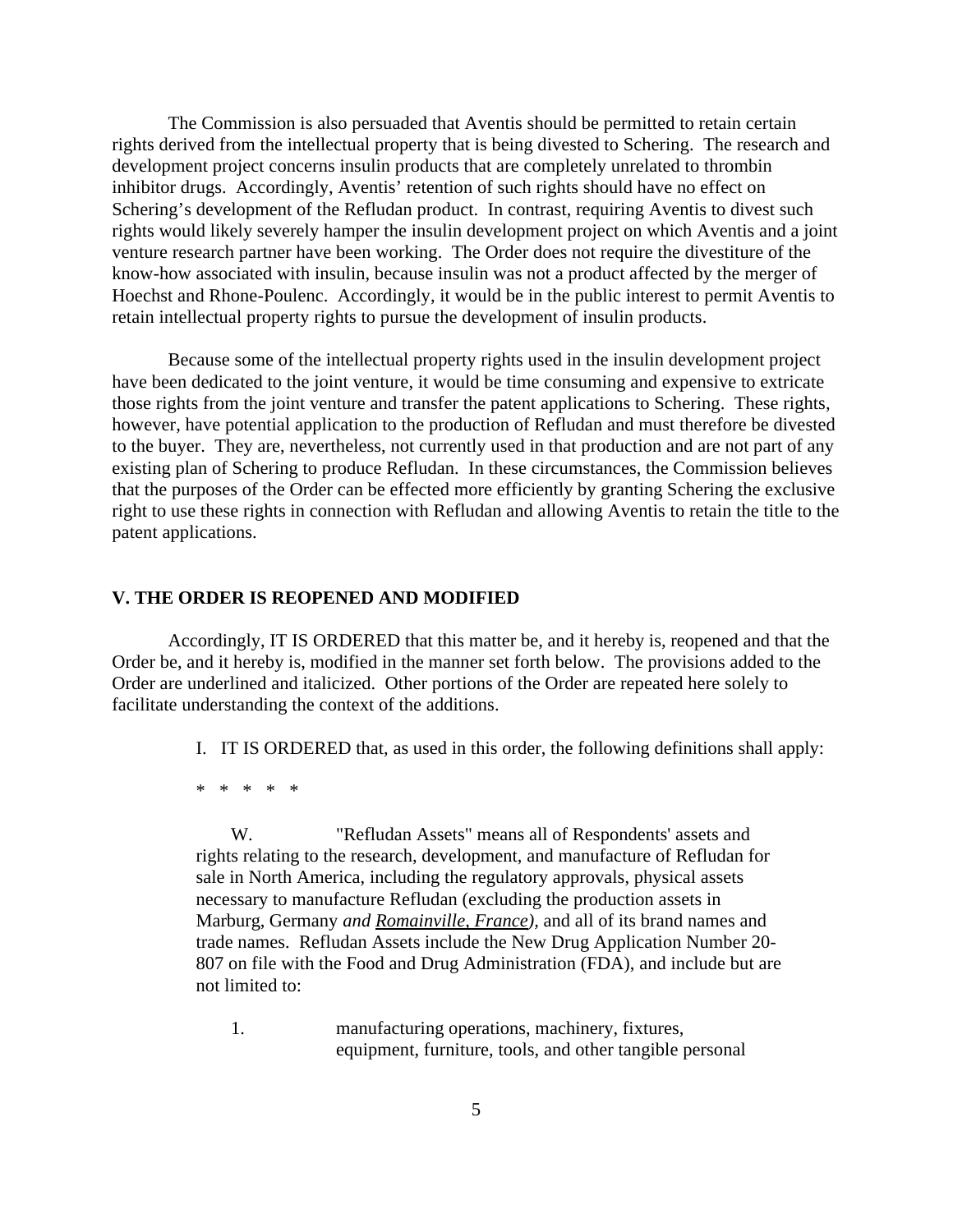property necessary to manufacture Refludan;

- 2. all intellectual property, inventions, technology, knowhow, patents, trademarks, brand names, trade names, trade secrets, and copyrights, *excluding the following Aventis patent applications: DE 19944870. 1-43; DE 10033195. 5-41: DE 10108100.6: DE 10108211.8; and DE 10108212.6 (provided, however, Aventis must grant an exclusive license to the Acquirer or New Acquirer for use of any patents granted under these applications for use in connection with the manufacture or sale of Refludan and a non-exclusive license for any other use except the manufacture and sale of Insulin Products);*
- 3. all research materials, formulations, patent rights, trade secrets, specifications, protocols, technical information, management information systems, software, specifications, designs, drawings, processes and quality control data; . . .
- \* \* \* \* \*
- 11. all items of prepaid expense relating to the assets described in Definition W;

*Provided however, that Respondents may receive a grant back from the Acquirer or New Acquirer of the following rights:*

- *a) an exclusive license (even as to the Acquirer or New Acquirer) to use the Product Patents, Process Patents, and Manufacturing Technology transferred to the Acquirer or New Acquirer for the production and sale of Insulin Products; and*
- *(b) a non-exclusive license to use the Product Patents, Process Patents, and Manufacturing Technology transferred to the Acquirer or New Acquirer for the production and sale of Non-Refludan Products.*

*Provided, however,* that the Refludan Assets shall also include all research, development, and manufacturing assets necessary to produce Refludan in an FDA Good Manufacturing Practiceapproved facility if the person acquiring the Refludan Assets requests such assets.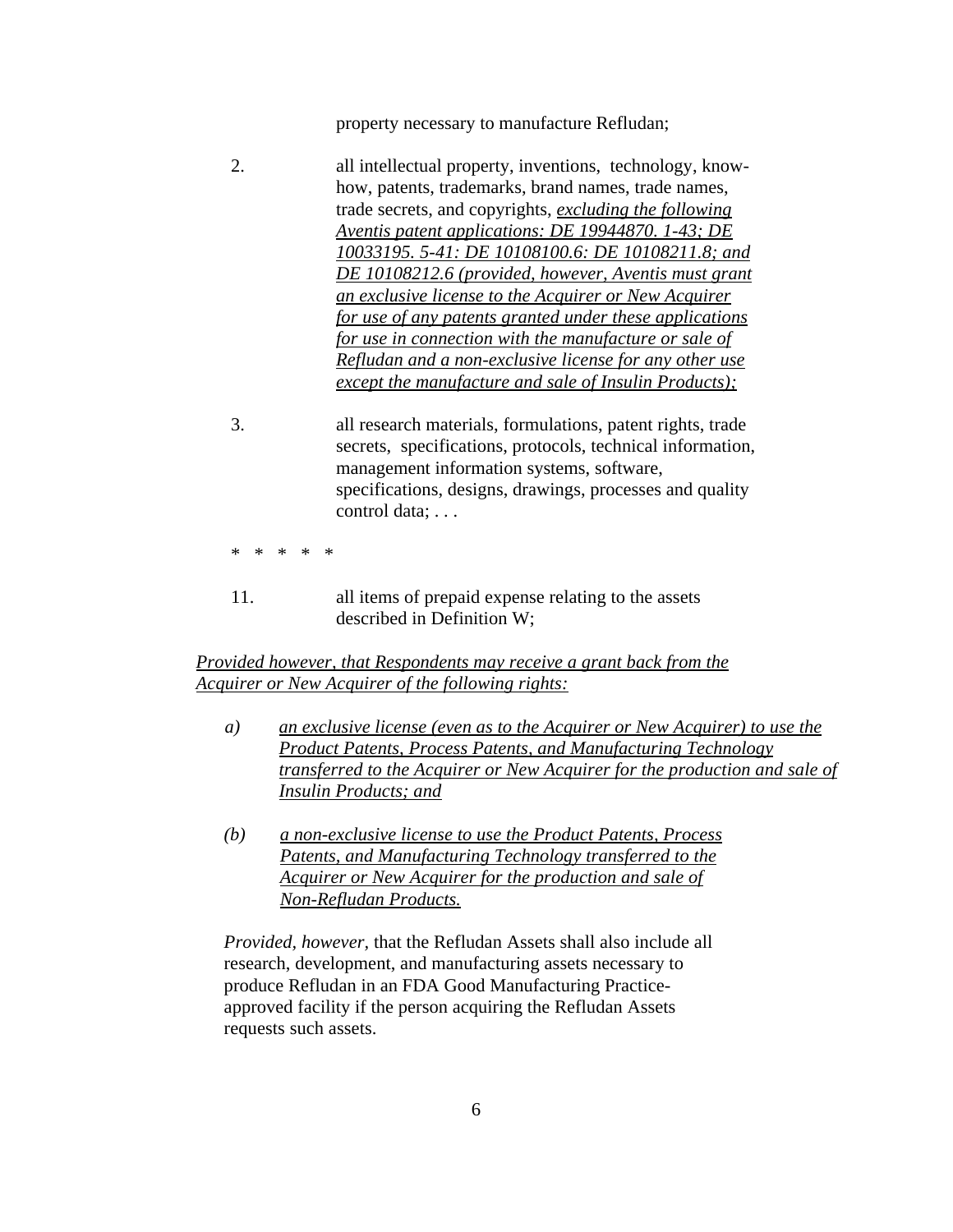\* \* \* \* \*

*CC. "Insulin Product" means any Product comprised of insulin and/or its derivatives and analogs or any precursor of any of the following (in particular human insulin or animal insulin) including, without limitation, any (or any combination) of the following: (1) natural insulins; (2) chemically synthesized insulins; (3) insulin analogs, including, by way of example, analogs of human or animal insulin which are distinguished from natural insulin by a combination of a substitution or addition of at least one natural or non-natural amino acid residue and/or deletion of at least one amino acid residue in comparison to the natural insulin: and (4) insulin derivatives, including, by way of example, derivatives of a natural insulin or insulin analogs obtained by chemical modification of the respective natural insulin or insulin analog.*

*DD. "Refludan Product" means any Product comprised of hirudin and/or its derivatives and analogs or any precursor of any of the following including, without limitation, any (or any combination) of the following: (1) natural hirudins; (2) chemically synthesized hirudins; (3) hirudin analogs, including, by way of example, analogs of hirudin which are distinguished from natural hirudin by a combination of a substitution or addition of at least one natural or non-natural amino acid residue and/or deletion of at least one amino acid residue in comparison to the natural hirudin; and (4) hirudin derivatives, including, by way of example, derivatives of a natural hirudin or hirudin analogs obtained by chemical modification of the respective natural hirudin or hirudin analog.*

*EE. "Non-Refludan Product" means any Product which is not a Refludan Product or an Insulin Product.*

\* \* \* \* \*

V. IT IS FURTHER ORDERED that in the event that the Commission appoints a trustee to divest the Refludan Assets, the trustee shall divest the Refludan Assets on behalf of Respondents in the following manner:

\* \* \* \* \*